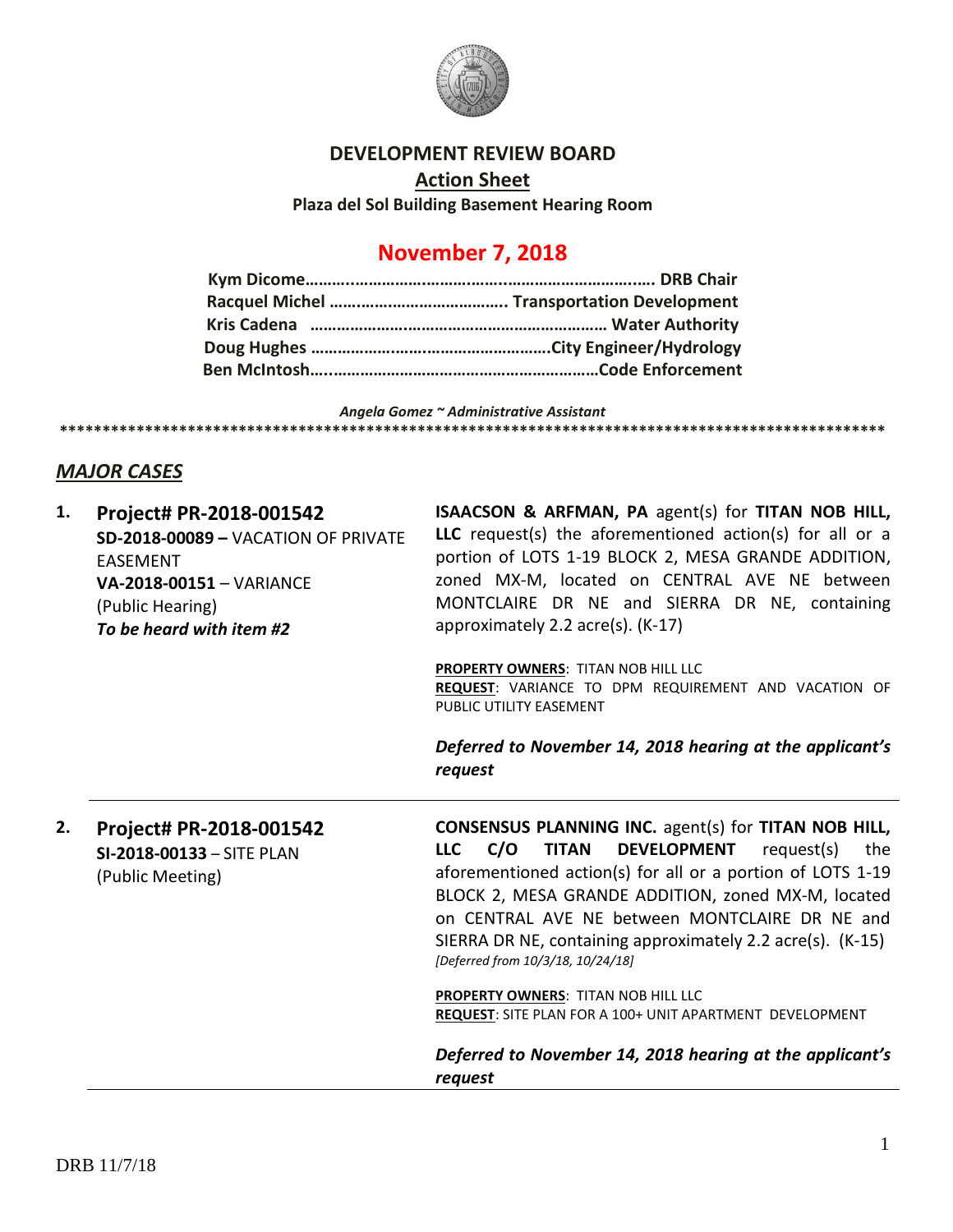| 3. | Project# PR-2018-001693<br>(1010332)<br>SD-2018-00091 - EXTENSION OF<br><b>INFRASTRUCTURE IMPROVEMENTS</b><br>AGREEMENT (IIA)<br>(Public Meeting)  | MARK GOODWIN & ASSOCIATES, PA agent(s) for $98^{\text{TH}}$<br><b>STREET LLC</b> request(s) the aforementioned action(s) for all<br>or a portion of TRACT A SECOND CORRECTION PLAT FOR<br>LOS DIAMONTES SUBDIVISION AND LOTS 1-32, BLK 1 &<br>LOTS 1-16, BLK 2 & LOTS 1-19, BLK 3 & LOTS 1-13, BLK 4 LOS<br>DIAMONTES SUBDIVISION, zoned R1-A and PD, located at<br>the southwest corner of 98 <sup>TH</sup> ST SW and GIBSON BLVD SW<br>east of BLAKE RD SW, containing approximately 25.1635<br>$\arccos(5)$ . (N-9) |
|----|----------------------------------------------------------------------------------------------------------------------------------------------------|------------------------------------------------------------------------------------------------------------------------------------------------------------------------------------------------------------------------------------------------------------------------------------------------------------------------------------------------------------------------------------------------------------------------------------------------------------------------------------------------------------------------|
|    |                                                                                                                                                    | <b>PROPERTY OWNERS: 98TH STREET LLC</b><br>REQUEST: 2 YEAR EXTENSION OF IMPROVEMENTS AGREEMENT                                                                                                                                                                                                                                                                                                                                                                                                                         |
|    |                                                                                                                                                    | IN THE MATTER OF THE AFOREMENTIONED APPLICATION,<br><b>BEING</b><br><b>COMPLIANCE</b><br><b>WITH</b><br><b>ALL</b><br><b>APPLICABLE</b><br>IN<br>REQUIREMENTS OF THE DPM AND THE IDO, THE DRB HAS<br>THE TWO YEAR EXTENSION<br>OF THE<br><b>APPROVED</b><br>SUBDIVISION IMPROVEMENT AGREEMENT.                                                                                                                                                                                                                         |
| 4. | Project# PR-2018-001695<br>(1003445)<br>SD-2018-00095 - EXTENSION OF<br><b>INFRASTRUCTURE IMPROVEMENTS</b><br><b>AGREEMENT</b><br>(Public Meeting) | HUITT ZOLLARS, INC. agent(s) for NOVUS PROPERTIES LLC.<br>request(s) the aforementioned action(s) for all or a portion<br>of TRACTS A - I, FOUNTAIN HILLS PLAZA SUBDIVISION<br>zoned NR-C, located at EAGLE RANCH RD NW between<br>PASEO DEL NORTE NW and PARADISE BLVD NW, containing<br>approximately 39.9074 acre(s). (C-12)                                                                                                                                                                                        |
|    |                                                                                                                                                    | REQUEST: ONE YEAR EXTENSION OF SUBDIVISION IMPROVEMENTS<br>AGREEMENT                                                                                                                                                                                                                                                                                                                                                                                                                                                   |
|    |                                                                                                                                                    | IN THE MATTER OF THE AFOREMENTIONED APPLICATION,<br><b>BEING</b><br><b>COMPLIANCE</b><br><b>WITH</b><br><b>ALL</b><br><b>APPLICABLE</b><br>IN<br>REQUIREMENTS OF THE DPM AND THE IDO, THE DRB HAS<br>APPROVED THE THE TWO YEAR EXTENSION OF THE<br>SUBDIVISION IMPROVEMENT AGREEMENT.                                                                                                                                                                                                                                  |
| 5. | Project# PR-2018-001689<br>SI-2018-00200 - SITE PLAN<br>(Public Meeting)                                                                           | <b>ARCHITECT</b><br>agent(s)<br>M&B<br><b>TATE</b><br><b>FISHBURN</b><br>for<br><b>INVESTMENTS, LTD. CO.</b> request(s) the aforementioned<br>action(s) for all or a portion of PARCEL C-3, ATRISCO<br>BUSINESS PARK, zoned NR-BP, located at 7200 BLUEWATER<br>RD NW between UNSER BLVD NW and AIRPORT DR NW,<br>containing approximately 10.3 acre(s). (K-10)                                                                                                                                                        |
|    |                                                                                                                                                    | PROPERTY OWNERS: M &B INVESTMENTS<br>REQUEST: 150,000 SF OFFICE/WAREHOUSE FACILITY                                                                                                                                                                                                                                                                                                                                                                                                                                     |
|    |                                                                                                                                                    | DEFERRED TO NOVEMBER 28 <sup>TH</sup> , 2018.                                                                                                                                                                                                                                                                                                                                                                                                                                                                          |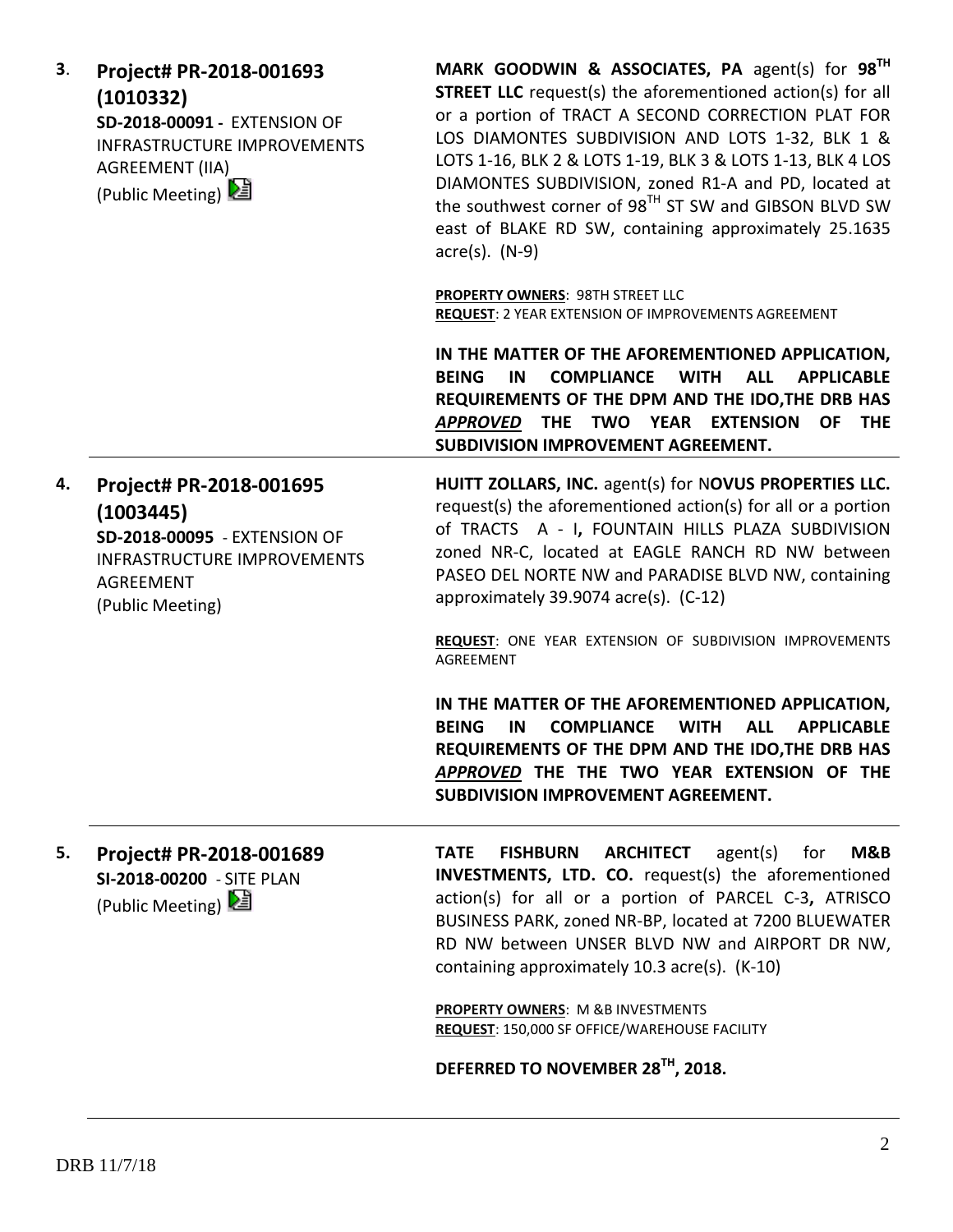|    | (1003449)<br>SI-2018-00194 - FINAL SIGN OFF OF EPC<br>SITE DEVELOPMENT PLAN FOR BUILDING<br>PERMIT (18EPC-40032)<br>(Public Meeting) | <b>ESTATE SERVICES INC.</b> request(s) the aforementioned<br>action(s) for all or a portion of TRACT 52 UNIT 2, TOWN OF<br>ATRISCO GRANT, zoned PD, located on SUNSET GARDENS<br>RD. SW, between 82 <sup>ND</sup> ST SW and 86 <sup>th</sup> ST SW, containing<br>approximately 6.1 acre(s). (L-09)[Deferred from 10/17/18]<br><b>PROPERTY OWNERS: MONTY CARRICO</b><br>REQUEST: FINAL SIGN-OFF OF EPC SITE DEVELOPMENT PLAN FOR<br>BUILDING PERMIT FOR AN 81 UNIT APARTMENT DEVELOPMENT<br>DEFERRED TO NOVEMBER 14TH, 2018.                                                                                                                                                                                                                       |
|----|--------------------------------------------------------------------------------------------------------------------------------------|----------------------------------------------------------------------------------------------------------------------------------------------------------------------------------------------------------------------------------------------------------------------------------------------------------------------------------------------------------------------------------------------------------------------------------------------------------------------------------------------------------------------------------------------------------------------------------------------------------------------------------------------------------------------------------------------------------------------------------------------------|
| 7. | Project# PR-2018-001632<br>(1005237)<br>SI-2018-00176 - SITE PLAN<br>(Public Meeting)                                                | DEKKER/PERICH/SABATINI agent(s) for MARK 3S INC.<br>request(s) the aforementioned action(s) for all or a portion<br>of TRACTS C & D VACATION REQUEST AND PLAT OF TRACTS<br>A-1, C AND D, MARK 3S HOLLY DEVELOPMENT, zoned M-XL,<br>located on HOLLY AVE. NE between VENTURA ST NE and<br>HOLBROOK ST NE, containing approximately 1.9 acre(s). (C-<br>20) [Deferred from 10/24/18]                                                                                                                                                                                                                                                                                                                                                                 |
|    |                                                                                                                                      | <b>PROPERTY OWNERS: MARK 3S INC</b><br>REQUEST: SITE PLAN FOR AN ASSISTED LIVING AND MEMORY CARE<br><b>FACILITY</b><br>DEFERRED TO NOVEMBER 14TH, 2018 AT THE APPLICANTS<br><b>REQUEST.</b>                                                                                                                                                                                                                                                                                                                                                                                                                                                                                                                                                        |
| 8. | Project# PR-2018-001579<br>(1002202)<br>SI-2018-00152 - SITE PLAN<br>(Public Meeting)                                                | MODULUS ARCHITECTS INC. agent(s) for WINROCK<br><b>PARTNERS LLC</b> request(s) the aforementioned action(s) for<br>all or a portion of PARCEL A-1-A-1-B SUBD PLAT TRS A-1-A-<br>1-A & A-1-A-1-B WINROCK CENTER ADDN, PARCEL A-2 AND<br>A-3 PLAT OF PARCELS A-1 THRU A-3 & PARCEL C-2A<br>WINROCK CENTER ADDN + PARCEL C-2A1 SUBD PLAT<br>PARCEL C-2A1 & C-2A2 WINROCK CENTER ADDN, PARCEL<br>E1A WINROCK CENTER ADDITION, PARCEL D1A WINROCK<br>CENTER ADDN REPLAT OF PARCEL D1 WINROCK CENTER<br>ADDN AND PARCEL A-1-A-1-A-1-A WINROCK CENTER<br>ADDITION, zoned MX-H, located at 2100 LOUISIANA BLVD<br>NE, containing approximately 83.00 acre(s). (J-19) [Deferred<br>from 10/10/18, 10/24/18]<br><b>PROPERTY OWNERS: WINROCK PARTNERS LLC</b> |
|    |                                                                                                                                      | <b>REQUEST: SITE PLAN FOR WINROCK TOWN CENTER</b><br>DEFERRED TO NOVEMBER 14TH 2018 AT THE APPLICANTS<br><b>REQUEST.</b>                                                                                                                                                                                                                                                                                                                                                                                                                                                                                                                                                                                                                           |

**CONSENSUS PLANNING INC.** agent(s) for **JACKSON REAL** 

**6. Project# PR-2018-001681**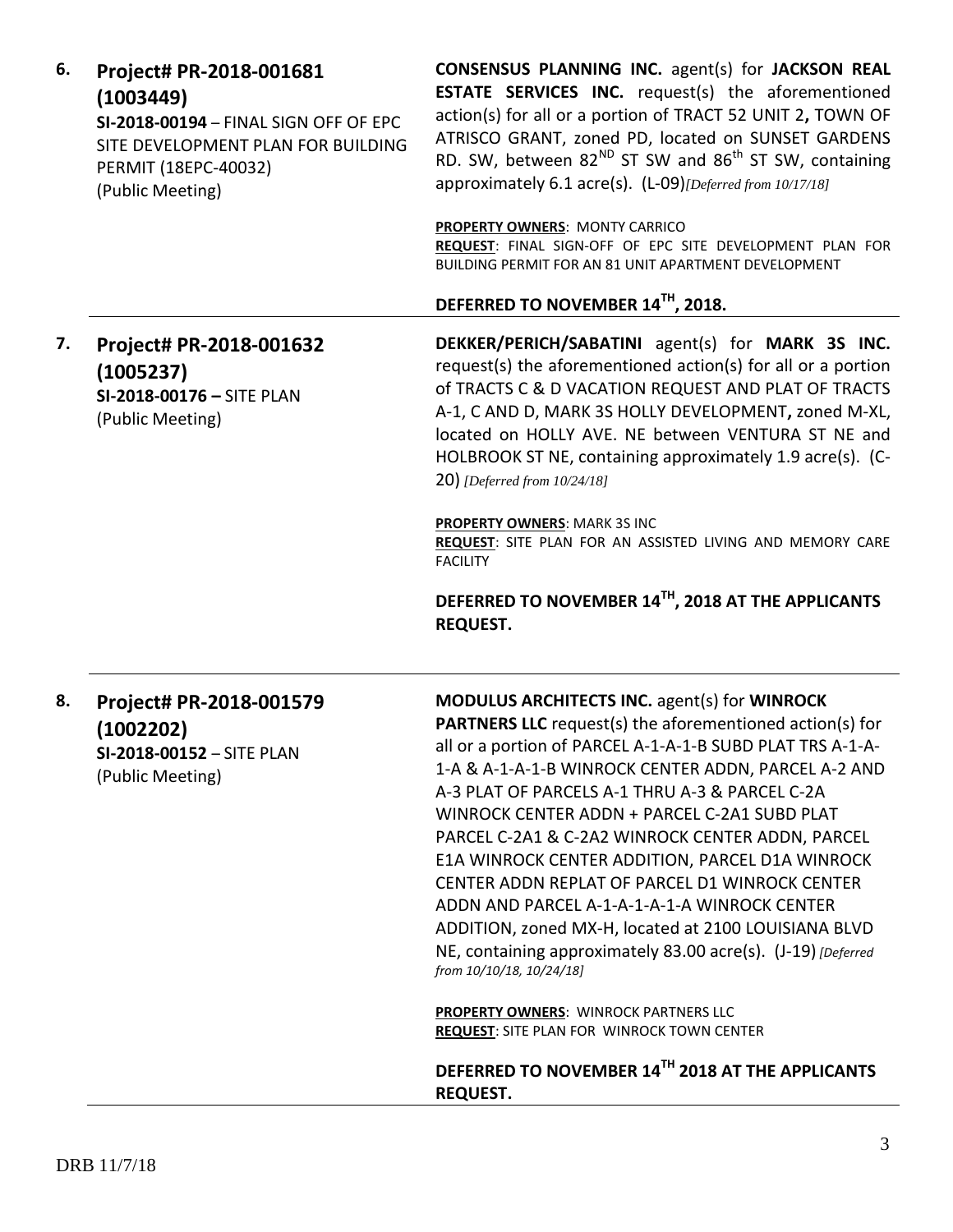| 9.  | Project# PR-2018-001579<br>(1002202)<br>SD-2018-00087 - PRELIMINARY/FINAL<br><b>PLAT</b><br>(Public Meeting) | HUITT ZOLLARS INC. agent(s) for WINROCK PARTNERS, LLC<br>request(s) the aforementioned action(s) for all or a portion<br>of PARCEL A-1- A-1- A-1- A-1 WINROCK CENTER ADDITION,<br>zoned MX-H, located on LOUISIANA NE, between I-40 and<br>INDIAN SCHOOL RD, containing approximately 51.6008<br>acre(s). (J-19) [Deferred from 10/31/18]<br><b>PROPERTY OWNERS: WINROCK PARTNERS LLC</b><br><b>REQUEST: SUBDIVIDE 1 TRACT INTO 8</b><br>DEFERRED TO NOVEMBER 14TH 2018 AT THE APPLICANTS                                                                                                                                 |
|-----|--------------------------------------------------------------------------------------------------------------|---------------------------------------------------------------------------------------------------------------------------------------------------------------------------------------------------------------------------------------------------------------------------------------------------------------------------------------------------------------------------------------------------------------------------------------------------------------------------------------------------------------------------------------------------------------------------------------------------------------------------|
|     |                                                                                                              | <b>REQUEST.</b>                                                                                                                                                                                                                                                                                                                                                                                                                                                                                                                                                                                                           |
| 10. | Project# PR-2018-001402<br>VA-2018-000173 - VARIANCE<br>(Public Hearing)                                     | <b>CONSENSUS PLANNING INC.</b> agent(s) for <b>GAMMA</b><br><b>DEVELOPMENT, LLC</b> request(s) the aforementioned<br>action(s) for all or a portion of LOT 4-A & TRACT C-1 PLAT<br>OF TRACTS C-1, C-2 & LOT 4-A LANDS OF SUZANNE H<br>POOLE LOTS 1 THRU 3 BLK 1 PLAT OF WEST BANK ESTATES<br>TOGETHER WITH TR A1 LANDS OF SUZANNE H POOLE,<br>zoned R-A, located east of NAMASTE RD NW and south of<br>LA BIENVENIDA PL NW, containing approximately 22.75<br>acre(s). (F-11 & F-12) [Deferred from 10/31/18]                                                                                                             |
|     |                                                                                                              | PROPERTY OWNERS: DANIELS FAMILY PROPERTIES, LLC.<br>REQUEST: VARIANCES TO SECTION 14-16-5-3(E)(1) AND SECTION 14-16-<br>5-4(E)(3) OF THE IDO                                                                                                                                                                                                                                                                                                                                                                                                                                                                              |
|     |                                                                                                              | Deferred to November 14, 2018 hearing at the applicant's<br>request                                                                                                                                                                                                                                                                                                                                                                                                                                                                                                                                                       |
| 11. | Project# PR-2018-001346<br>SI-2018-00110 - SITE PLAN<br>(Public Meeting)                                     | JOE SLAGLE ARCHITECT agent(s) for ROY SOLOMON &<br>ARCH + PLAN LAND USE CONSULTANTS agent(s) for VMOD<br><b>LLC</b> request(s) the aforementioned action(s) for all or a<br>portion of LOTS 1-6 & 29, BLOCK 29, UNIT B, NORTH<br>ALBUQUERQUE ACRES, zoned NR-BP, located on ALAMEDA<br>BLVD NE east of SAN PEDRO DR NE and north of SIGNAL<br>AVE NE, containing approximately 5.24 acre(s). (C-18)<br>[Deferred from 9/12/18, 9/19/18, 10/31/18]<br><b>PROPERTY OWNERS: V MOD LLC</b><br>REQUEST: SITE PLAN APPROVAL FOR A COMMERCIAL DEVELOPMENT<br>Deferred to December 12, 2018 hearing at the applicant's<br>request |
|     |                                                                                                              |                                                                                                                                                                                                                                                                                                                                                                                                                                                                                                                                                                                                                           |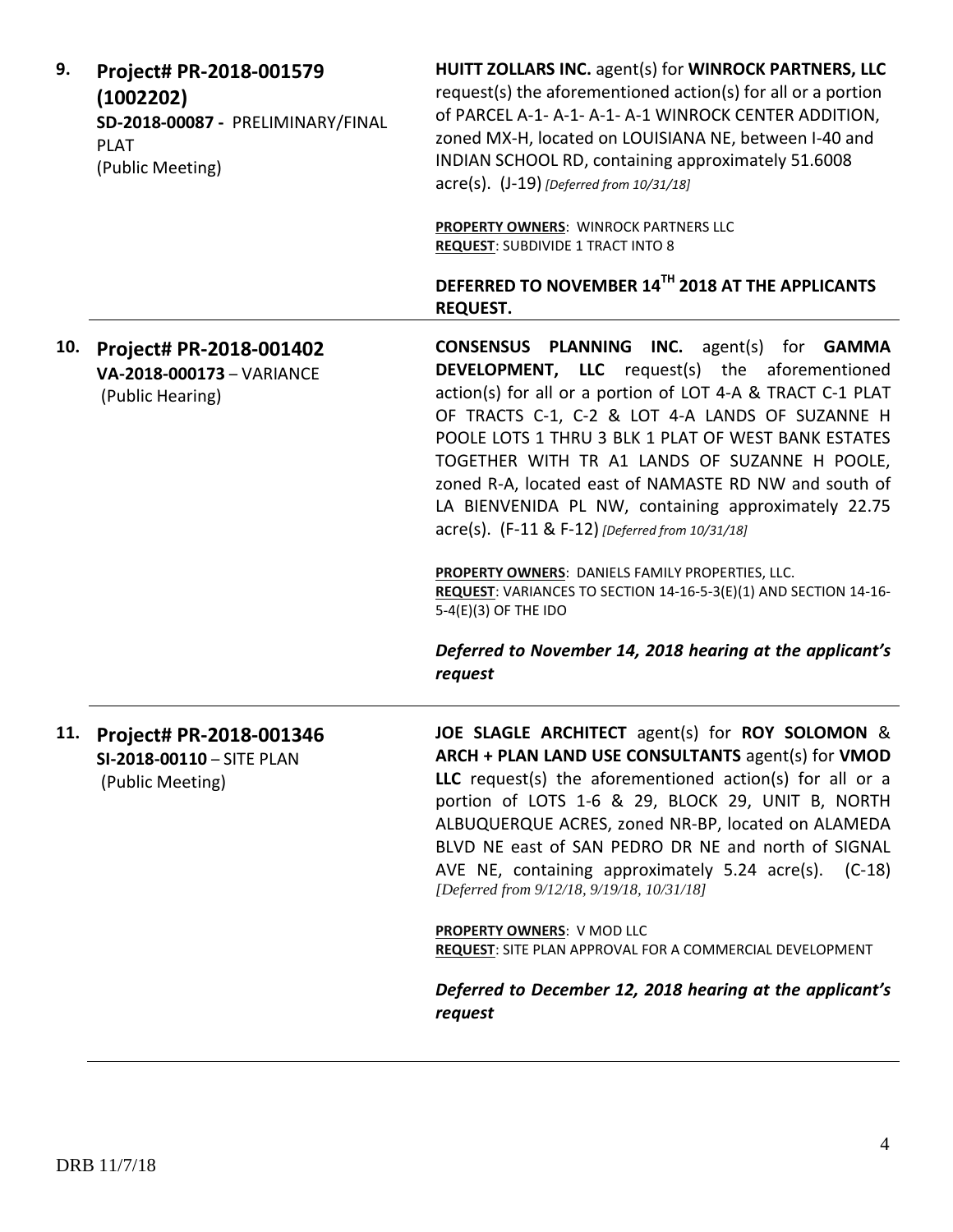**12. Project# PR-2018-001580 (1005234) SI-2018-00153** – SITE PLAN (Public Meeting) **2** 

**EDI** agent(s) for **RHINO INVESTMENTS NM HOTEL, LLC** request(s) the aforementioned action(s) for all or a portion of TRACTS 1-3 UNIT 1 TOGETHER WITH TRACTS 4, 5 & 6A, UNIT 2, DALE J. BELLAMAHS CARLISLE REPLAT, zoned MX-M, located at 2500 CARLISLE BLVD NE south of MENAUL BLVD NE, containing approximately 11.07 acre(s). (H-17) *[Deferred from 10/10/18, 10/24/17, 10/31/18]*

**PROPERTY OWNERS**: RHINO INVESTMENTS NM HOTEL LLC ATTN: MRSANJIV CHOPRA **REQUEST**: CHANGE OF USE FROM HOTEL TO APARTMENTS

**IN THE MATTER OF THE AFOREMENTIONED APPLICATION, BEING IN COMPLIANCE WITH ALL APPLICABLE REQUIREMENTS OF THE DPM AND THE IDO, THE DRB HAS**  *APPROVED* **THE SITE PLAN. DELEGATED TAKEN BY: PLANNING.**

# *MINOR CASES*

**13. Project# PR-2018-001682 (1000959) SD-2018-00101** – PRELIMINARY/FINAL PLAT<sup>[25]</sup> (Public Meeting)

**ARCH + PLAN LAND USE CONSULTANTS** agent(s) for **WILSON FAMILY LLC** request(s) the aforementioned action(s) for all or a portion of TRACT 1A-1A PLAT of TRACTS 1A-1A and 1A-1B ROADRUNNER INDUSTRIAL PARK**,** zoned NR-LM, located at 4102 EDITH BLVD NE between RANKIN RD NE and INDUSTRIAL AV NE, Albuquerque, NM containing approximately 1.95 acre(s). (G-15)

**PROPERTY OWNERS**: WILSON FAMILY LLC **REQUEST**: SUBDIVIDING 1 LOT INTO 3 LOTS

**IN THE MATTER OF THE AFOREMENTIONED APPLICATION, BEING IN COMPLIANCE WITH ALL APPLICABLE REQUIREMENTS OF THE DPM AND THE IDO, THE DRB HAS**  *APPROVED* **THE PRELIMINARY/FINAL PLAT. FINAL SIGN OFF IS DELEGATED TO: TRANSPORTATION AND TO PLANNING.**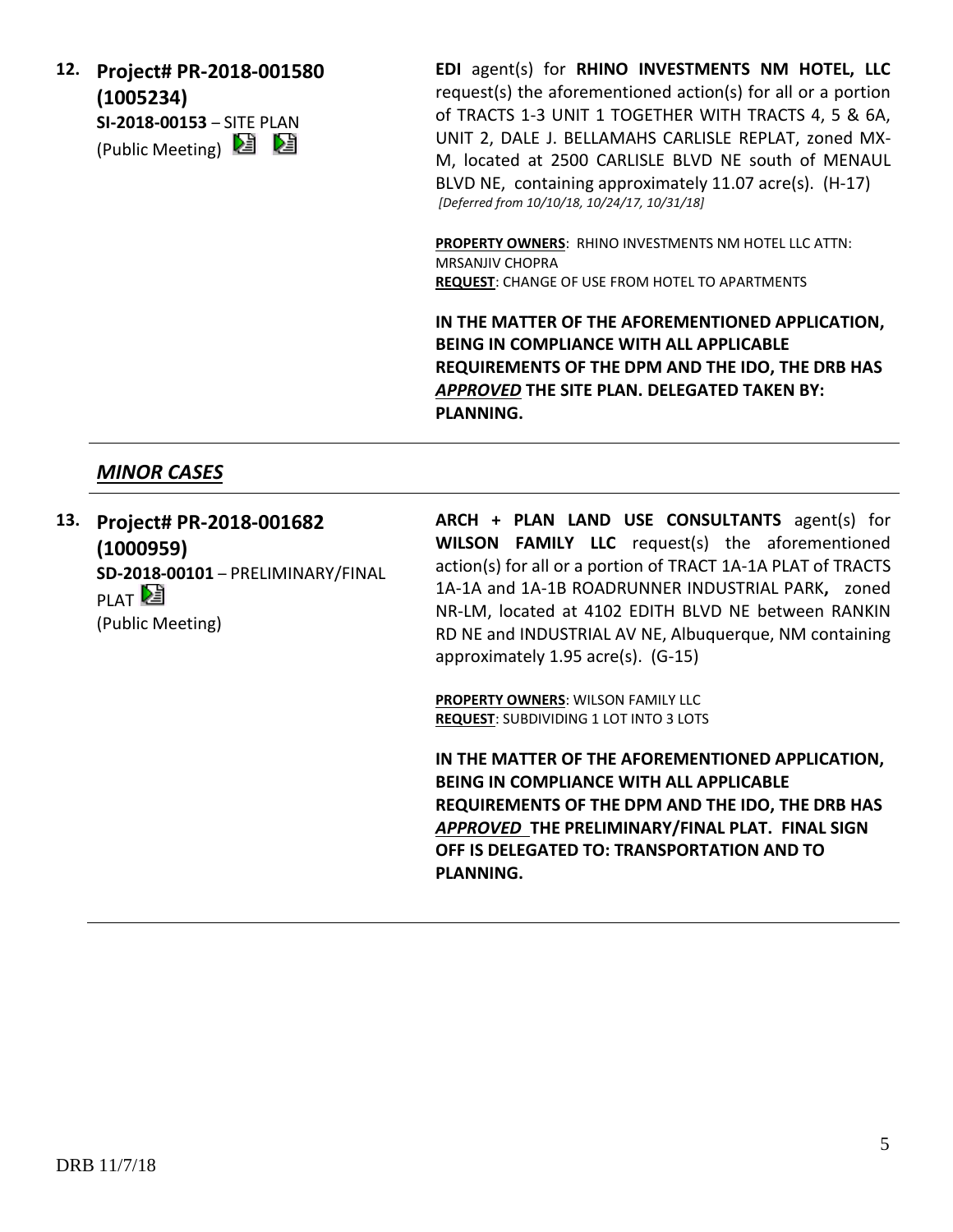**14. Project# PR-2018-001734 SD-2018-00099** - PRELIMINARY/FINAL PLAT<sup>D</sup> (Public Meeting)

**ALPHA PRO SURVEYING LLC** agent(s) for **JAMES TAFOYA** request(s) the aforementioned action(s) for all or a portion of LOTS 1 + 2, BLOCK 11**,** VOLCANO CLIFFS SUBDIVISION UNIT 18, zoned R-1D, located at 6604 + 6600 PETIRROJO RD NW, containing approximately 0.7494 acre(s). (D-10)

**PROPERTY OWNERS**: HIGHLANDS JOINT VENTUREC/O TAFOYA JAMES C **REQUEST**: CONSOLIDATION OF 2 LOTS INTO 1 LOT

**DEFERRED TO NOVEMBER 14TH , 2018.**

**15. Project# PR-2018-001733 SD-2018-00098** – PRELIMINARY/FINAL PLAT<sup>D</sup> (Public Meeting)

**ALPHA PRO SURVEYING LLC** agent(s) for **CHRISTIAN PECK AND AMANDA PECK** request(s) the aforementioned action(s) for all or a portion of LOTS 5 + 6, BLOCK 4**,** VOLCANO CLIFFS SUBDIVISION UNIT 18, zoned R-1D, located at 6604 + 6600 PAPAGAYO RD NW, containing approximately 1.2944 acre(s). (D-10)

**PROPERTY OWNERS**: PECK CHRISTIAN & AMANDA **REQUEST**: REPLAT OF 2 LOTS

**DEFERRED TO NOVEMBER 14TH , 2018.**

## *SKETCH PLAT*

**16. Project# PR-2018-001747 (1003116) PS-2018-00037 –** SKETCH PLAT **CONSENSUS PLANNING INC.** agent(s) for **HOMESITE FIVE LTD.** request(s) the aforementioned action(s) for all or a portion of W/2 SW/4 SE/4 T10N R4E SEC 27 WITHIN FOUR HILLS RANCH TRACT, zoned PD, located west of HIDDEN VALLEY DR SE, containing approximately 10.05 acre(s). (L-22,M-22) **PROPERTY OWNERS**: HOMESITE FIVE LTD **REQUEST**: 50 LOT SUBDIVISION APPROVED BY EPC/DRB **THE SKETCH PLAT WAS REVIEWED AND COMMENTS WERE PROVIDED.**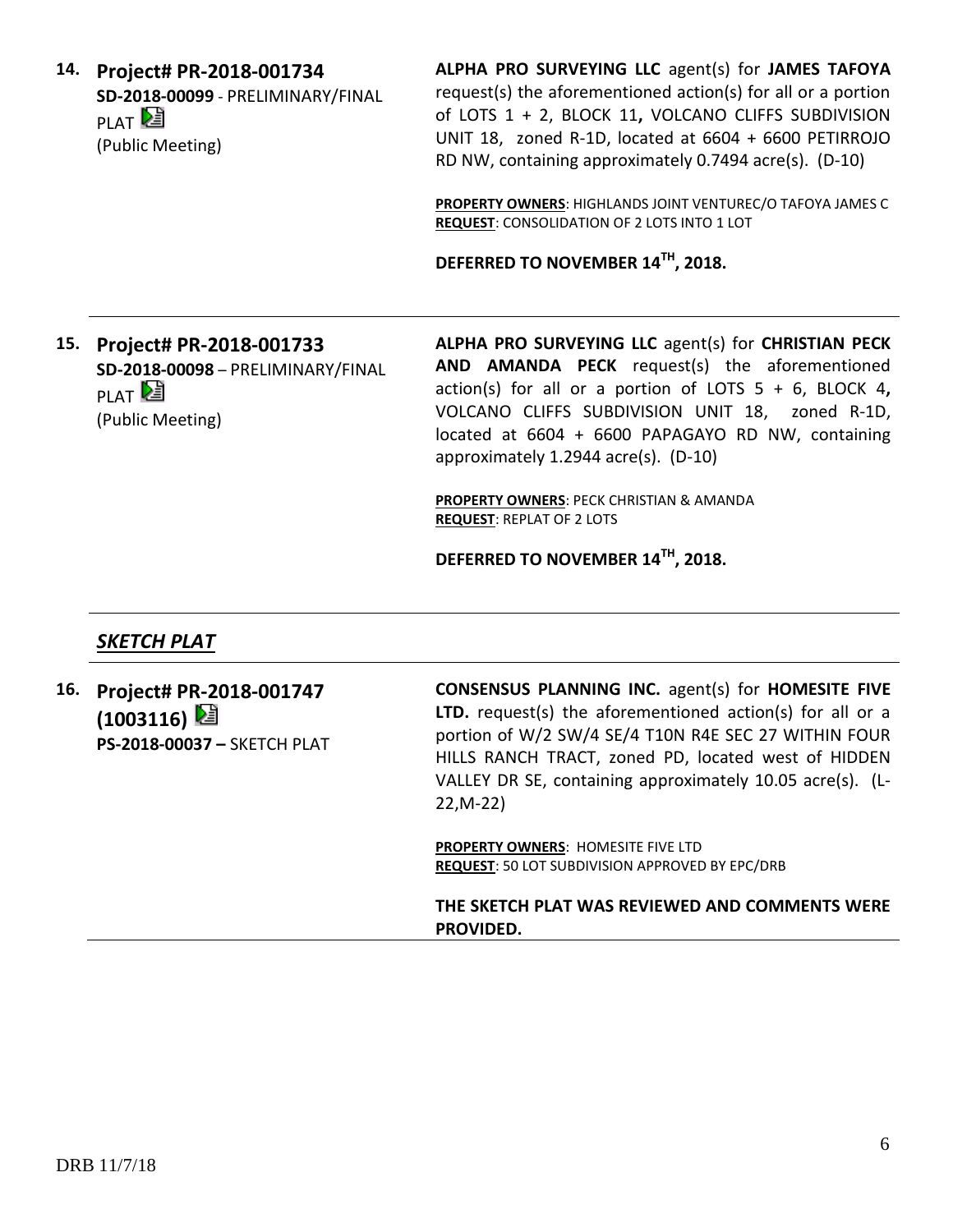**17. Project# PR-2018-001748 PS-2018-00038** – SKETCH PLAT **ARCH + PLAN LAND USE CONSULTANTS** agent(s) for **HENRY & ESTHER ELIZONDO** request(s) the aforementioned action(s) for all or a portion of TRACT A LANDS OF ZESIGER and TRACT 223E4, MRGCD MAP 35**,** zoned MX-L, located at the southeast corner of RIO GRANDE BLVD NW and LILAC AVE NW, containing approximately 0.2435 acre(s). (H-13)

**PROPERTY OWNERS**: ELIZONDO HENRY & ELIZONDO ESTHER + ESTER ANAYA & CECILIA VALLEJOS **REQUEST**:SKETCH PLAT

**DEFERRED TO NOVEMBER 14TH, 2018 AT THE APPLICANT'S REQUEST.**

#### **18.** *OTHER MATTERS*:

#### **Project# PR-2018-001331**

**SD-2018-00076** – PRELIMINARY PLAT **VA-2018-00112 –** VARIANCE **VA-2018-00113 –** SIDEWALK DEFERRAL **SD-2018-00077 –** VACATION OF PUBLIC EASEMENT<sup>D</sup> (Public Hearing)

**BOHANNAN HUSTON** agent(s) for **WESTWAY HOMES** request(s) the aforementioned action(s) for all or a portion of TRACT A-6-B PLAT of TRACTS A-6-A, A-6-B & A-6-C MESA DEL SOL INNOVATION PARK and TRACT B, MESA DEL SOL MONTAGE UNIT 3A, zoned PC, located on UNIVERSITY BLVD SE between STRYKER RD SE and STIEGLITZ AVE SE containing approximately 32.3 acre(s). (R-16/S-16)*[Deferred from 10/3/18]*

**PROPERTY OWNERS:** HEKTAR LLC C/O HUNTINGTON GROUP AND LAND ADVISORS ORGANIZATION LLC **REQUEST**: SUBDIVIDE INTO 135 RESIDENTIAL LOTS AND ASSOCIATED ACTIONS

**WITH THE SIGNING OF THE INFRASTRUCTURE LIST DATED NOVEMBER 7TH, 2018, IN THE MATTER OF THE AFOREMENTIONED APPLICATION, BEING IN COMPLIANCE WITH ALL APPLICABLE REQUIREMENTS OF THE DPM AND THE IDO:**

**THE DRB HAS** *APPROVED* **PRELIMINARY PLAT. THE DRB HAS** *APPROVED* **THE VARIANCE. THE DRB HAS** *APPROVED* **THE SIDEWALK DEFERRAL AS SHOWN ON EXHIBIT IN THE PLANNING FILE. THE DRB HAS** *APPROVED* **THE VACATION AS SHOWN ON EXHIBIT B IN THE PLANNING FILE PER SECTION 14-16-6(K) OF THE IDO.**